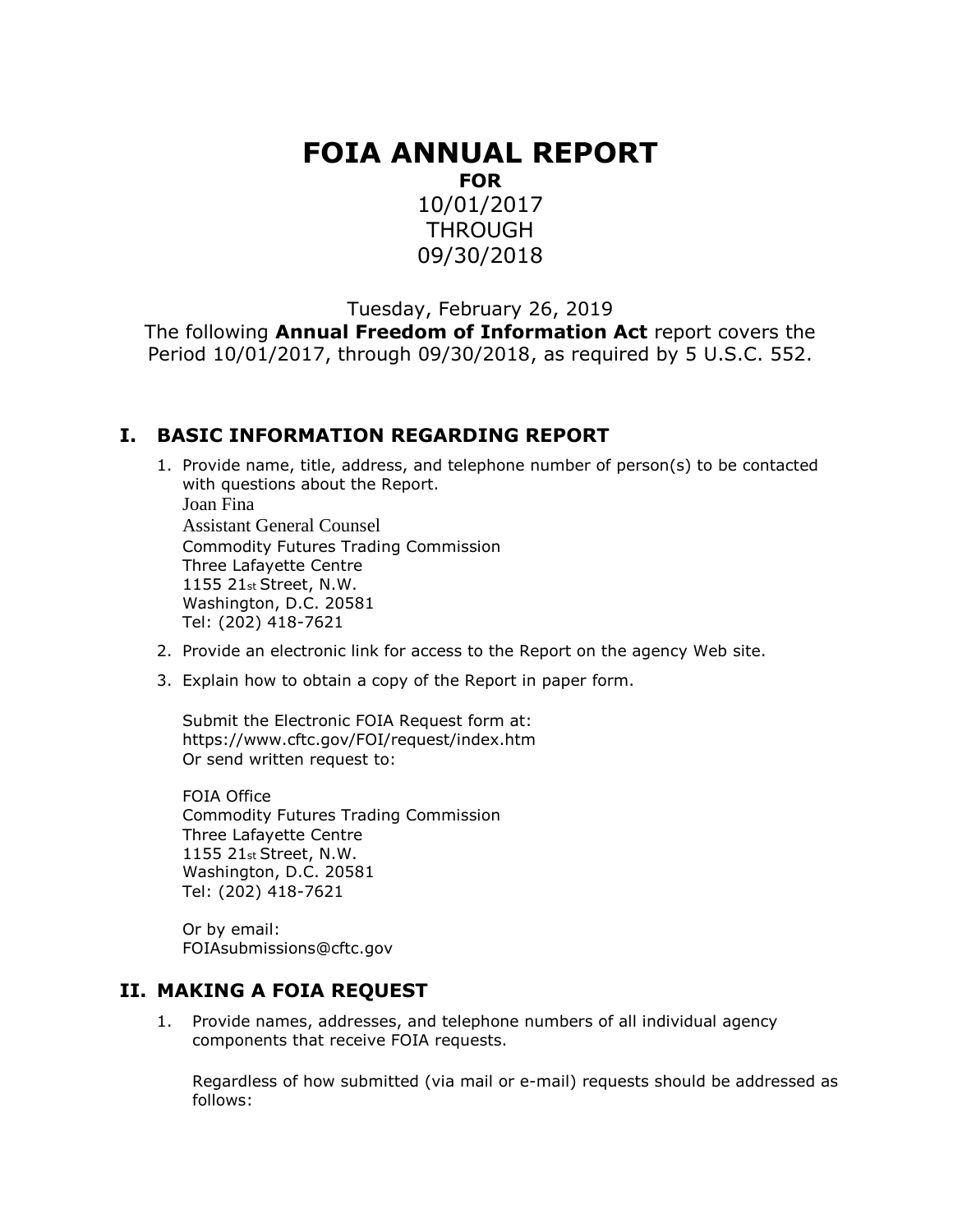Freedom of Information Act Request Commodity Futures Trading Commission Three Lafayette Centre 1155 21st Street, N.W. Washington, DC 20581

E-mail address is: FOIAsubmissions@cftc.gov

2. Provide a brief description of why some requests are not granted and an overview of certain general categories of the agency's records to which the FOIA exemptions apply.

The CFTC receives requests for records regarding a company's business transactions and requests for records regarding the CFTC's law enforcement investigations. The majority of requests that are initially denied, or partially denied, are because disclosure is prohibited by statutory constraints or because disclosure would interfere with ongoing law enforcement activities.

#### **III.ACRONYMS, DEFINITIONS, AND EXEMPTIONS**

- 1. Provide any agency-specific acronyms or terms used in this Report.
- 2. Include the following definitions of terms used in this Report:
	- a. **Administrative Appeal** a request to a federal agency asking that it review at a higher administrative level a FOIA determination made by the agency at the initial request level.
	- b. **Average Number** the number obtained by dividing the sum of a group of numbers by the quantity of numbers in the group. For example, of 3, 7, and 14, the average number is 8.
	- c. **Backlog** the number of requests or administrative appeals that are pending at an agency at the end of the fiscal year that are beyond the statutory time period for a response.
	- d. **Component** for agencies that process requests on a decentralized basis, a "component" is an entity, also sometimes referred to as an Office, Division, Bureau, Center, or Directorate, within the agency that processes FOIA requests. The FOIA now requires that agencies include in their Annual FOIA Report data for both the agency overall and for each principal component of the agency.
	- e. **Consultation** the procedure whereby the agency responding to a FOIA request first forwards a record to another agency for its review because that other agency has an interest in the document. Once the agency in receipt of the consultation finishes its review of the record, it responds back to the agency that forwarded it. That agency, in turn, will then respond to the FOIA requester.
	- f. **Exemption 3 Statute** a federal statute that exempts information from disclosure and which the agency relies on to withhold information under subsection (b)(3) of the FOIA.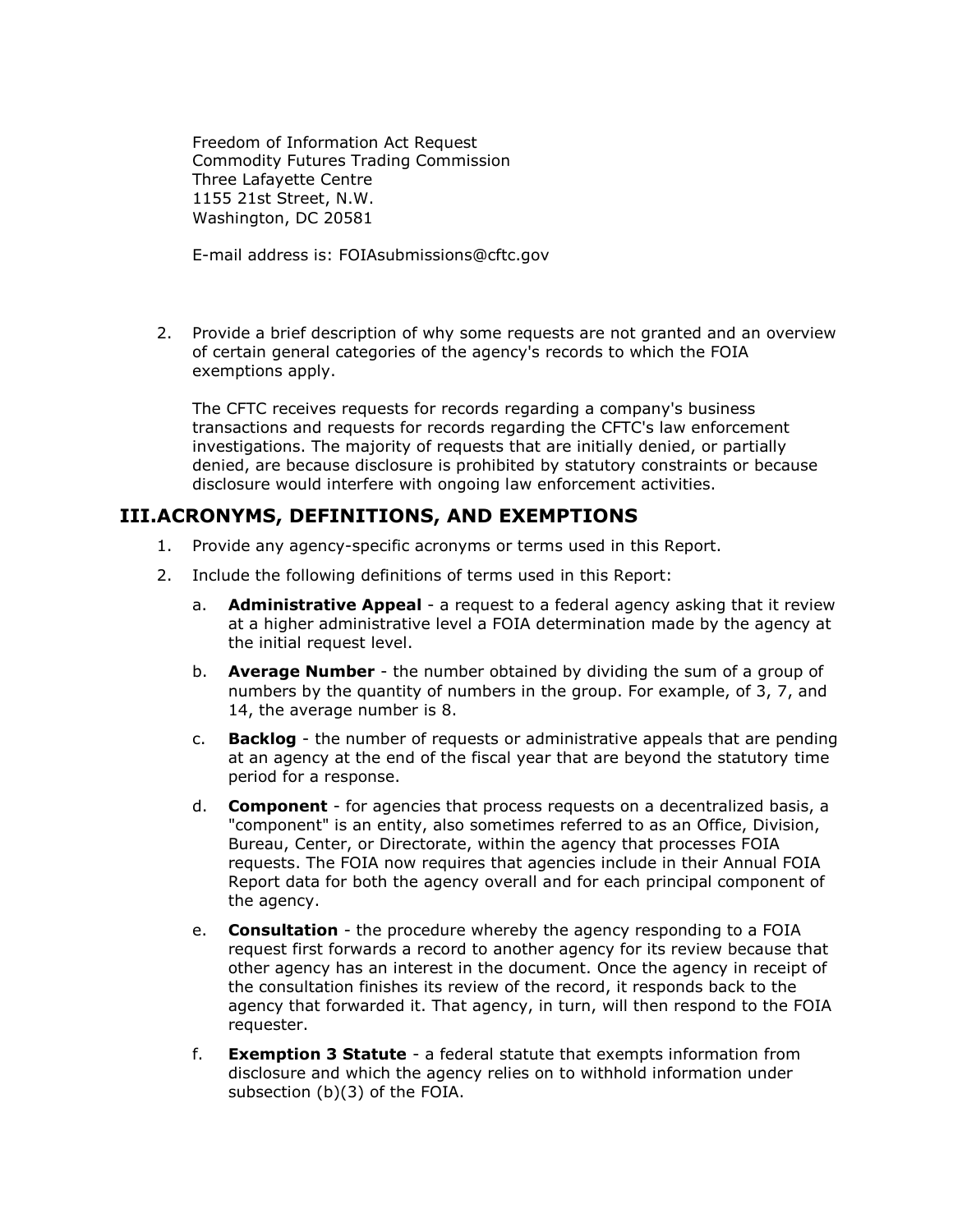g. **FOIA Request** - a FOIA request is generally a request to a federal agency for access to records concerning another person (i.e., a "third-party" request), or concerning an organization, or a particular topic of interest. FOIA requests also include requests made by requesters seeking records concerning themselves (i.e., "first-party" requests) when those requesters are not subject to the Privacy Act, such as non-U.S. citizens. Moreover, because all first-party requesters should be afforded the benefit of both the access provisions of the FOIA as well as those of the Privacy Act, FOIA requests also include any first-party requests where an agency determines that it must search beyond its Privacy Act "systems of records" or where a Privacy Act exemption applies, and the agency looks to FOIA to afford the greatest possible access. All requests which require the agency to utilize the FOIA in responding to the requester are included in this Report.

Additionally, a FOIA request includes records referred to the agency for processing and direct response to the requester. It does not, however, include records for which the agency has received a consultation from another agency. (Consultations are reported separately in Section XII of this Report.)

- h. **Full Grant** an agency decision to disclose all records in full in response to a FOIA request.
- i. **Full Denial** an agency decision not to release any records in response to a FOIA request because the records are exempt in their entireties under one or more of the FOIA exemptions, or because of a procedural reason, such as when no records could be located.
- j. **Median Number** the middle, not average, number. For example, of 3, 7, and 14, the median number is 7.
- k. **Multi-Track Processing** a system in which simple requests requiring relatively minimal review are placed in one processing track and more voluminous and complex requests are placed in one or more other tracks. Requests granted expedited processing are placed in yet another track. Requests in each track are processed on a first in/first out basis.
	- i. **Expedited Processing** an agency will process a FOIA request on an expedited basis when a requester satisfies the requirements for expedited processing as set forth in the statute and in agency regulations.
	- ii. **Simple Request** a FOIA request that an agency using multi-track processing places in its fastest (non-expedited) track based on the low volume and/or simplicity of the records requested.
	- iii. **Complex Request** a FOIA request that an agency using multi-track processing places in a slower track based on the high volume and/or complexity of the records requested.
- l. **Partial Grant/Partial Denial** in response to a FOIA request, an agency decision to disclose portions of the records and to withhold other portions that are exempt under the FOIA, or to otherwise deny a portion of the request for a procedural reason.
- m. **Pending Request or Pending Administrative Appeal** a request or administrative appeal for which an agency has not taken final action in all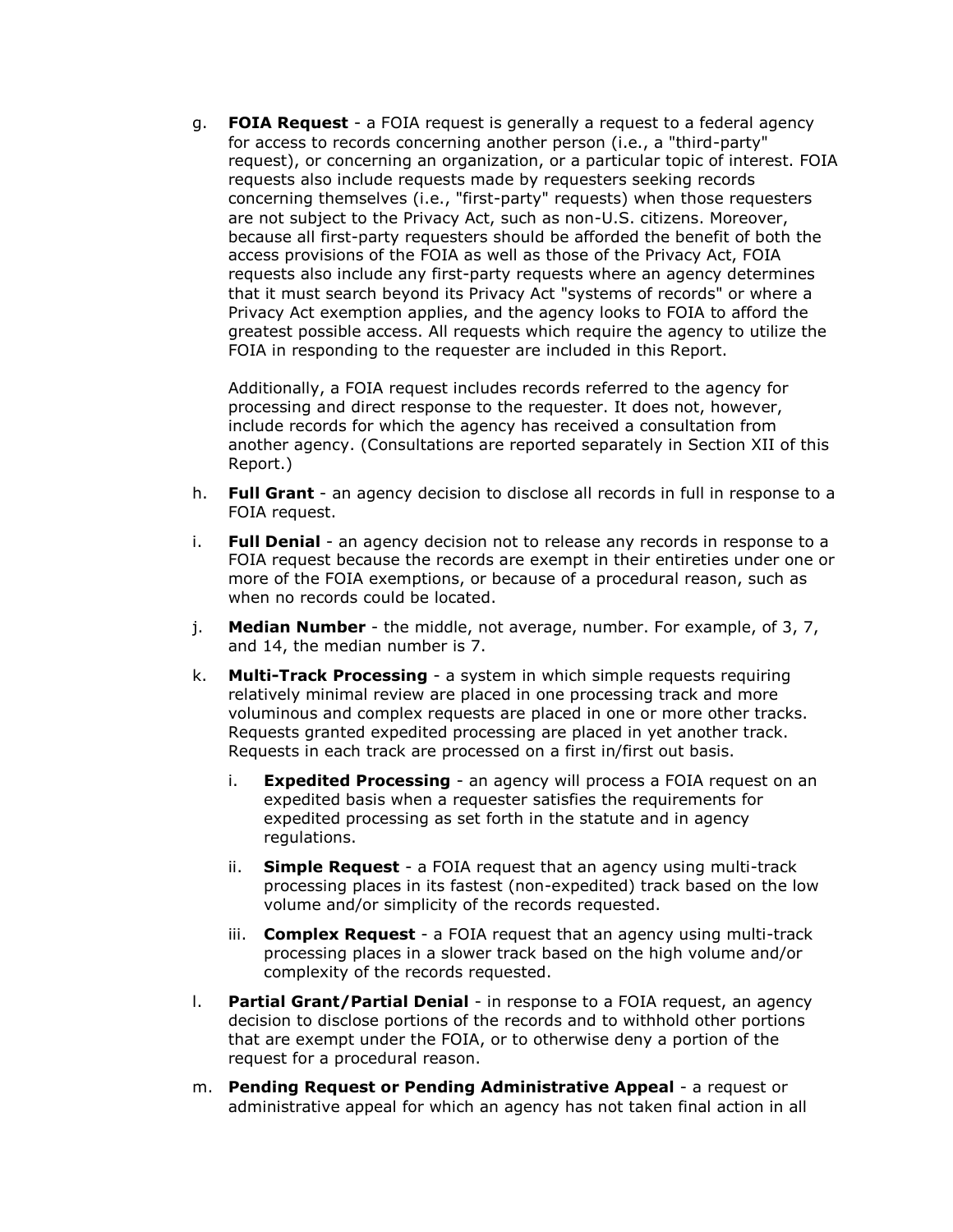respects.

- n. **Perfected Request**  a request for records which reasonably describes such records and is made in accordance with published rules stating the time, place, fees (if any) and procedures to be followed.
- o. **Processed Request or Processed Administrative Appeal**  a request or administrative appeal for which an agency has taken final action in all respects.
- p. **Range in Number of Days** the lowest and highest number of days to process requests or administrative appeals.
- q. **Time Limits** the time period in the statute for an agency to respond to a FOIA request (ordinarily twenty working days from receipt of a perfected FOIA request).
- 3. Include the following concise descriptions of the nine FOIA exemptions:
	- a. **Exemption 1:** classified national defense and foreign relations information
	- b. **Exemption 2:** internal agency rules and practices
	- c. **Exemption 3:** information that is prohibited from disclosure by another federal law
	- d. **Exemption 4:** trade secrets and other confidential business information
	- e. **Exemption 5:** inter-agency or intra-agency communications that are protected by legal privileges
	- f. **Exemption 6:** information involving matters of personal privacy
	- g. **Exemption 7:** records or information compiled for law enforcement purposes, to the extent that the production of those records (A) could reasonably be expected to interfere with enforcement proceedings, (B) would deprive a person of a right to a fair trial or an impartial adjudication, (C) could reasonably be expected to constitute an unwarranted invasion of personal privacy, (D) could reasonably be expected to disclose the identity of a confidential source, (E) would disclose techniques and procedures for law enforcement investigations or prosecutions, or would disclose guidelines for law enforcement investigations or prosecutions, or (F) could reasonably be expected to endanger the life or physical safety of any individual
	- h. **Exemption 8:** information relating to the supervision of financial institutions
	- i. **Exemption 9:** geological information on wells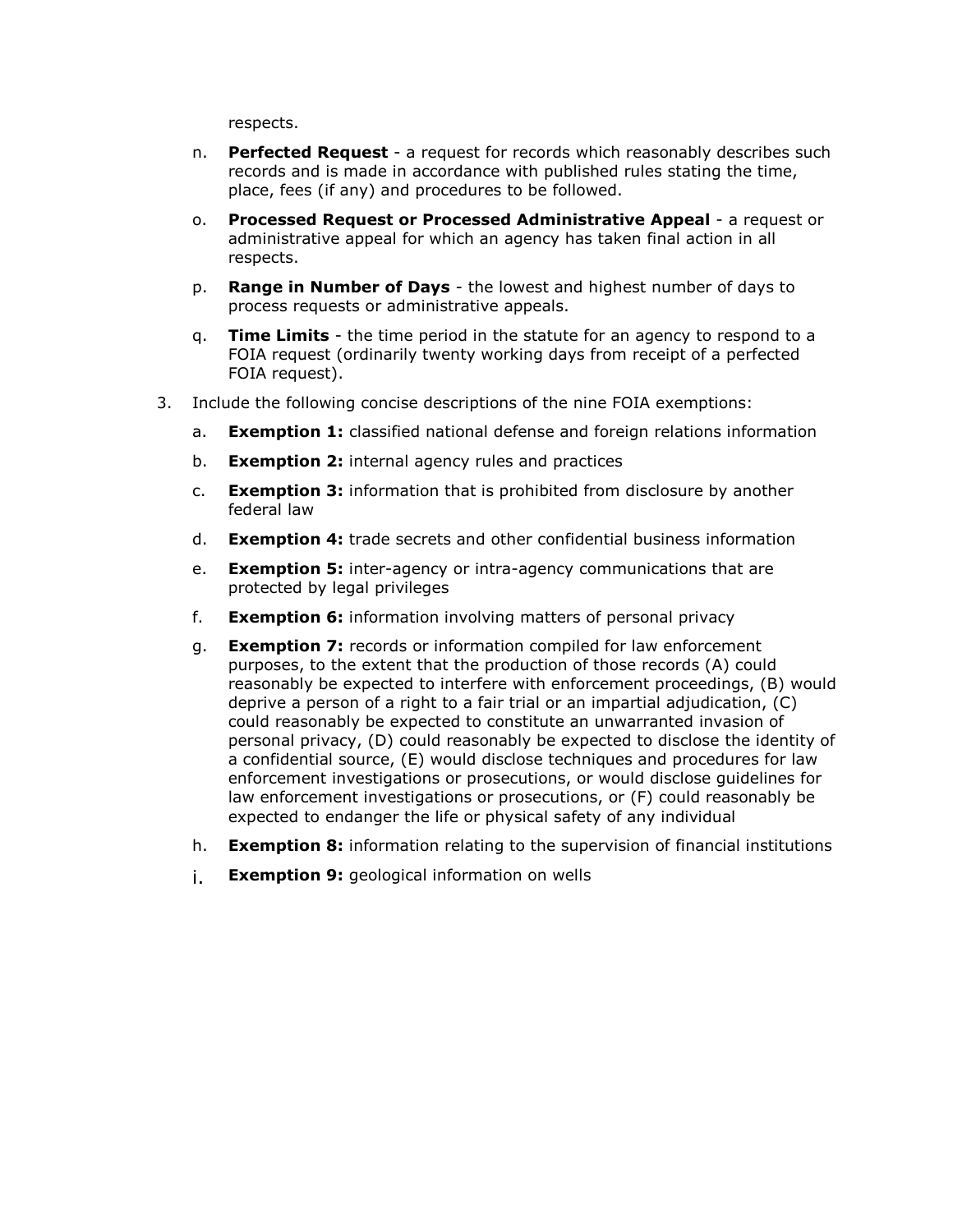## **IV. Exemption 3 Statutes**

| A. For Initial Requests  |                                                                                                                                                                                                                                                                        |                                                                |                                                                                  |  |  |  |  |  |  |  |
|--------------------------|------------------------------------------------------------------------------------------------------------------------------------------------------------------------------------------------------------------------------------------------------------------------|----------------------------------------------------------------|----------------------------------------------------------------------------------|--|--|--|--|--|--|--|
| Statutel                 | Type of<br><b>Information</b><br>Withheld                                                                                                                                                                                                                              | Case                                                           | Total<br><b>Citation Number</b><br>of<br>Times<br>Relied<br>upon<br>by<br>Agency |  |  |  |  |  |  |  |
| 7 U.S.C.<br>§12<br>(CEA) | [D]ata and<br>information that<br>would separately<br>disclose the<br>business<br>transactions of any<br>person and trade<br>secrets or names of<br>customers gathered<br>in the course of the<br>Commissions<br>investigations under<br>the Commodity<br>Exchange Act | Hunt v.<br>CFTC.<br>484 F.<br>Supp. 47,<br>49 (D.D.C.<br>1979) | 12                                                                               |  |  |  |  |  |  |  |

| <b>B. For Appeals</b> |                                    |      |               |  |  |  |  |  |  |  |
|-----------------------|------------------------------------|------|---------------|--|--|--|--|--|--|--|
| <b>Statute</b>        | Type of                            | Case | <b>Total</b>  |  |  |  |  |  |  |  |
|                       | <b>Information Citation Number</b> |      |               |  |  |  |  |  |  |  |
|                       | Withheld                           |      | nf            |  |  |  |  |  |  |  |
|                       |                                    |      | <b>Times</b>  |  |  |  |  |  |  |  |
|                       |                                    |      | <b>Relied</b> |  |  |  |  |  |  |  |
|                       |                                    |      | upon          |  |  |  |  |  |  |  |
|                       |                                    |      | by            |  |  |  |  |  |  |  |
|                       |                                    |      | encv          |  |  |  |  |  |  |  |

## **V. FOIA REQUESTS**

|                                 | A. Received, Processed and Pending<br><b>FOIA Requests</b> |                 |                                                                                               |               |  |  |  |  |  |  |  |  |
|---------------------------------|------------------------------------------------------------|-----------------|-----------------------------------------------------------------------------------------------|---------------|--|--|--|--|--|--|--|--|
|                                 |                                                            |                 | Number   Number   Number   Number                                                             |               |  |  |  |  |  |  |  |  |
|                                 | οf                                                         | Ωf              | οf                                                                                            | of            |  |  |  |  |  |  |  |  |
|                                 |                                                            | as of in Fiscal | <b>Requests Requests Requests Requests</b><br><b>Pending Received Processed Pending</b><br>in | as of         |  |  |  |  |  |  |  |  |
|                                 | Start of I                                                 | Year            | <b>Fiscal</b>                                                                                 | End of        |  |  |  |  |  |  |  |  |
|                                 | <b>Fiscal</b>                                              |                 | Year                                                                                          | <b>Fiscal</b> |  |  |  |  |  |  |  |  |
|                                 | Year                                                       |                 |                                                                                               | Year          |  |  |  |  |  |  |  |  |
| <b>AGENCY</b><br><b>OVERALL</b> | 27                                                         | 134             | 121                                                                                           | 40            |  |  |  |  |  |  |  |  |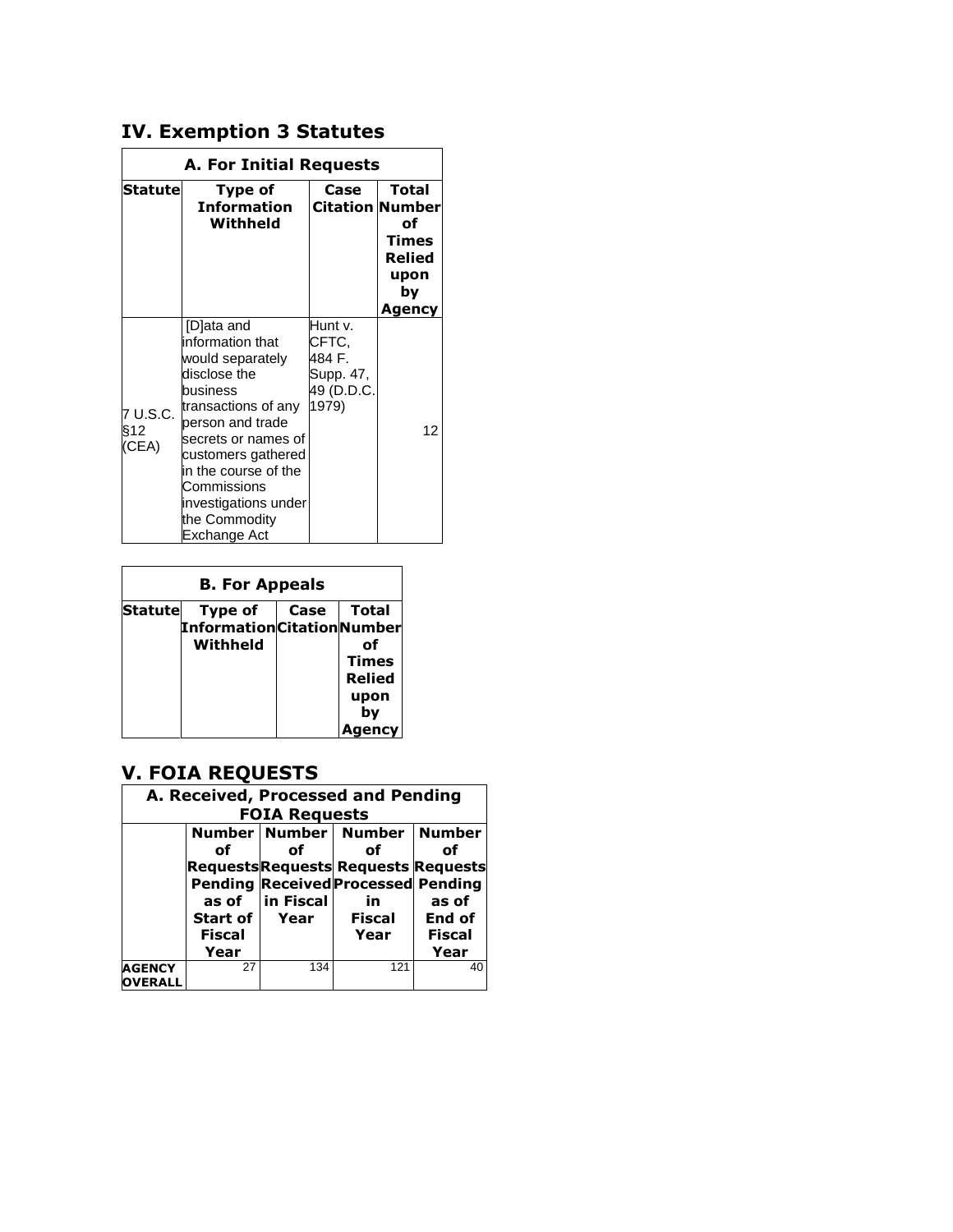|                                 |                                              |                                                  | B.(1) Disposition of FOIA Requests All Processed Requests                                |           |                                      |                             |                                                                                |                                                                             |        |                                                                             |                            |       |
|---------------------------------|----------------------------------------------|--------------------------------------------------|------------------------------------------------------------------------------------------|-----------|--------------------------------------|-----------------------------|--------------------------------------------------------------------------------|-----------------------------------------------------------------------------|--------|-----------------------------------------------------------------------------|----------------------------|-------|
|                                 | <b>Number</b><br>of<br>Full<br><b>Grants</b> | <b>Number</b><br>of<br>Grants/<br><b>Denials</b> | Number of<br><b>Partial Full Denials</b><br><b>Based on</b><br><b>Partial Exemptions</b> |           |                                      |                             | <b>Number of Full Denials</b><br><b>Based on Reasons Other than Exemptions</b> |                                                                             |        |                                                                             |                            |       |
|                                 |                                              |                                                  |                                                                                          | <b>No</b> | <b>Request</b><br> records withdrawn | Fee-<br>related<br>lreasonl | <b>Records</b><br>not<br>'reasonablvl<br>described                             | Not a<br>proper<br><b>FOIA</b><br>request<br>for<br>some<br>other<br>reason | record | <sub>-∗</sub>  Not an  <sub>Duplicate *Explain<sup> </sup></sub><br>Reauest | Other<br>in chart<br>below | TOTAL |
| <b>AGENCY</b><br><b>OVERALL</b> | 20                                           | 35                                               | 15                                                                                       | 31        | 6                                    | 4                           |                                                                                |                                                                             | 4      |                                                                             | 4                          | 121   |

| <b>B.(2) Disposition of FOIA</b><br><b>Requests Other Reasons</b><br>for Full Denials Based on<br><b>Reasons Other than</b><br>Exemptions<br><b>Component Description TOTAL</b> |                                                                                                                                       |   |  |  |  |  |  |
|---------------------------------------------------------------------------------------------------------------------------------------------------------------------------------|---------------------------------------------------------------------------------------------------------------------------------------|---|--|--|--|--|--|
|                                                                                                                                                                                 | of Other<br>Reasons<br>for Denials<br>from Chart<br>B(1)<br>& Number<br>of Times<br><b>Those</b><br>Reasons<br>Were<br>Relied<br>upon |   |  |  |  |  |  |
| <b>AGENCY</b><br><b>OVERALL</b>                                                                                                                                                 | Directed<br>Requester to<br>Publicly<br>Available<br>Records 4                                                                        | 4 |  |  |  |  |  |

|                                 | B.(3) Disposition of FOIA Requests Number of Times Exemptions Applied |  |                 |    |    |    |                                                                                                                 |  |  |  |  |  |  |
|---------------------------------|-----------------------------------------------------------------------|--|-----------------|----|----|----|-----------------------------------------------------------------------------------------------------------------|--|--|--|--|--|--|
|                                 |                                                                       |  |                 |    |    |    | $ (b)(1) (b)(3) (b)(4) (b)(5) (b)(6) (b)(7)(A) (b)(7)(8) (b)(7)(C) (b)(7)(D) (b)(7)(E) (b)(7)(F) (b)(8) (b)(9)$ |  |  |  |  |  |  |
| <b>AGENCY</b><br><b>OVERALL</b> |                                                                       |  | 19 <sup>1</sup> | 23 | 34 | 10 |                                                                                                                 |  |  |  |  |  |  |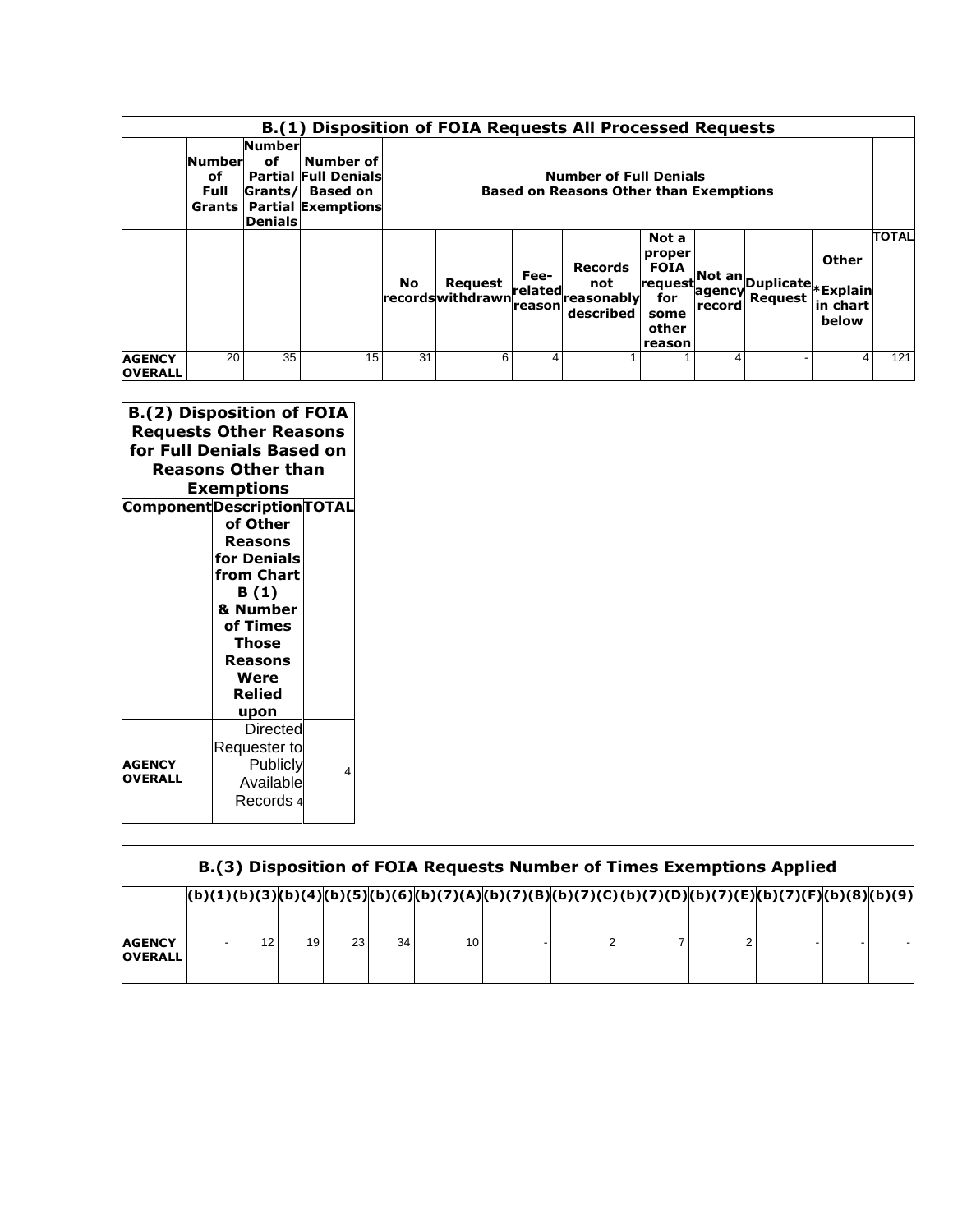#### **VI. ADMINISTRATIVE APPEALS OF INITIAL DETERMINATIONS OF FOIA REQUESTS**

|                                 | A. Received, Processed and Pending |                  |                                           |               |  |  |  |  |  |  |  |  |
|---------------------------------|------------------------------------|------------------|-------------------------------------------|---------------|--|--|--|--|--|--|--|--|
|                                 | <b>Administrative Appeals</b>      |                  |                                           |               |  |  |  |  |  |  |  |  |
|                                 | Number Number Number Number        |                  |                                           |               |  |  |  |  |  |  |  |  |
|                                 | οf                                 | Ωf               | Ωf                                        | οf            |  |  |  |  |  |  |  |  |
|                                 |                                    |                  | Appeals Appeals   Appeals   Appeals       |               |  |  |  |  |  |  |  |  |
|                                 |                                    |                  | <b>Pending Received Processed Pending</b> |               |  |  |  |  |  |  |  |  |
|                                 |                                    | as of  in Fiscal | in                                        | as of         |  |  |  |  |  |  |  |  |
|                                 | Start of Year                      |                  | <b>Fiscal</b>                             | End of        |  |  |  |  |  |  |  |  |
|                                 | Fiscal                             |                  | Year                                      | <b>Fiscal</b> |  |  |  |  |  |  |  |  |
|                                 | Year                               |                  |                                           | Year          |  |  |  |  |  |  |  |  |
| <b>AGENCY</b><br><b>OVERALL</b> |                                    | 1                |                                           |               |  |  |  |  |  |  |  |  |

|                                 |                               |                                                                  | <b>B. Disposition of Administrative Appeals All Processed Appeals</b>                                 |                                                                         |  |
|---------------------------------|-------------------------------|------------------------------------------------------------------|-------------------------------------------------------------------------------------------------------|-------------------------------------------------------------------------|--|
|                                 | <b>Number</b><br>on<br>Appeal | <b>Number Partially</b><br><b>Reversed/Remanded</b><br>on Appeal | <b>Number Completely Number TOTAL</b><br>Affirmed Affirmed & Partially Reversed/Remanded<br>on Appeal | οf<br><b>Appeals</b><br><b>Closed</b><br>for<br><b>Other</b><br>Reasons |  |
| <b>AGENCY</b><br><b>OVERALL</b> |                               |                                                                  |                                                                                                       |                                                                         |  |

|                                 | C.(1) Reasons for Denial on Appeal Number of Times Exemptions Applied |  |  |  |  |  |                                                                                                                  |  |  |  |  |  |  |
|---------------------------------|-----------------------------------------------------------------------|--|--|--|--|--|------------------------------------------------------------------------------------------------------------------|--|--|--|--|--|--|
|                                 |                                                                       |  |  |  |  |  | $ (b)(1) (b)(3) (b)(4) (b)(5) (b)(6) (b)(7)(A) (b)(7)(8) (b)(7)(C) (b)(7)(D) (b)(7)(E) (b)(7)(F) (b)(8) (b)(9) $ |  |  |  |  |  |  |
| <b>AGENCY</b><br><b>OVERALL</b> |                                                                       |  |  |  |  |  |                                                                                                                  |  |  |  |  |  |  |

|                                 |           |                                            |      | C.(2) Reasons for Denial on Appeal Reasons Other than Exemptions                                        |                                |                                                     |     |                                                                                                                                          |                |                          |
|---------------------------------|-----------|--------------------------------------------|------|---------------------------------------------------------------------------------------------------------|--------------------------------|-----------------------------------------------------|-----|------------------------------------------------------------------------------------------------------------------------------------------|----------------|--------------------------|
|                                 | <b>No</b> | Reauest<br><b>recordswithdrawn related</b> | Fee- | Records   Not a   Not an Duplicate Request<br>not<br>reason reasonably FOIA record<br>described request | for<br>some<br>other<br>reason | proper agency Request<br><b>or</b><br><b>Appeal</b> | in. | Appeal<br><b>Based</b><br>Litigation Solely on *Explain<br>Denial of in chart<br>Request<br>for<br><b>Expedited</b><br><b>Processing</b> | Other<br>below | <b>TOTAL</b>             |
| <b>AGENCY</b><br><b>OVERALL</b> |           |                                            |      |                                                                                                         |                                |                                                     |     |                                                                                                                                          |                | $\overline{\phantom{a}}$ |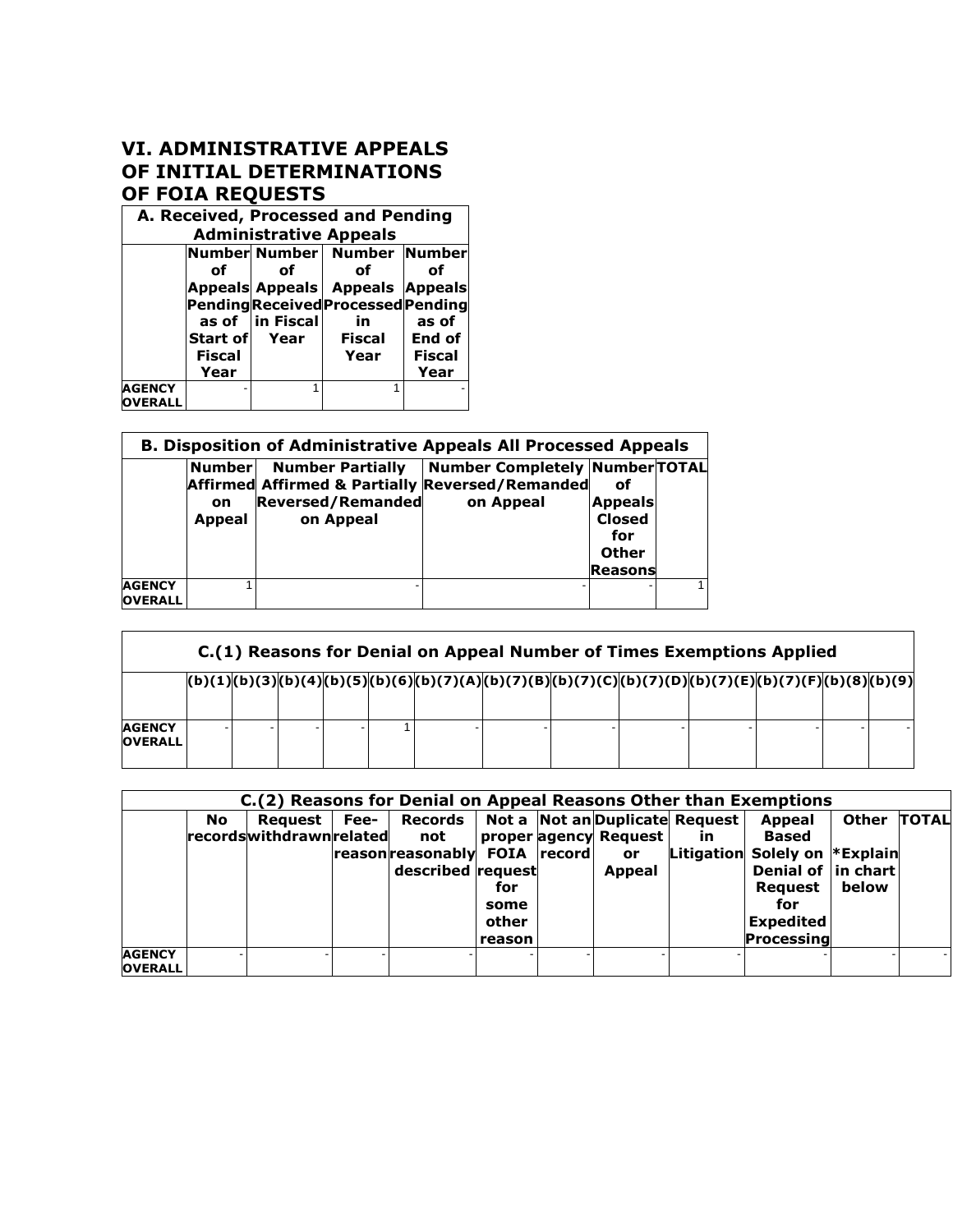|                        | C.(3) Reasons for Denial<br>on Appeal Other Reasons<br><b>Component Description TOTAL</b> |   |
|------------------------|-------------------------------------------------------------------------------------------|---|
|                        | of Other<br>Reasons<br>for Denials                                                        |   |
|                        | from Chart<br>C (2)                                                                       |   |
|                        | & Number<br>of Times<br>Those                                                             |   |
|                        | Reasons<br>Were<br>Relied                                                                 |   |
|                        | upon                                                                                      |   |
| <b>AGENCY</b><br>ERALL |                                                                                           | ŋ |

|                                 | C.(4) Response Time for Administrative Appeals |    |               |    |                |                                                                                                                                                                                                                                                                                        |  |  |                             |  |  |  |  |
|---------------------------------|------------------------------------------------|----|---------------|----|----------------|----------------------------------------------------------------------------------------------------------------------------------------------------------------------------------------------------------------------------------------------------------------------------------------|--|--|-----------------------------|--|--|--|--|
|                                 |                                                |    | <b>SIMPLE</b> |    | <b>COMPLEX</b> |                                                                                                                                                                                                                                                                                        |  |  | <b>EXPEDITED PROCESSING</b> |  |  |  |  |
|                                 |                                                |    |               |    |                | Median Average Lowest Highest Median Average Lowest Highest Median Average Lowest Highest<br>NumberNumberNumberNumberNumberNumberNumberNumberNumberNumberNumberNumberNumber<br>of Days of Days of Days of Days of Days of Days of Days of Days of Days of Days of Days of Days of Days |  |  |                             |  |  |  |  |
| <b>AGENCY</b><br><b>OVERALL</b> | 24 <sub>1</sub>                                | 24 | 24            | 24 |                |                                                                                                                                                                                                                                                                                        |  |  |                             |  |  |  |  |

|                                 | C.(5) Ten Oldest Pending Administrative |  |  |  |                |  |  |  |  |                                 |
|---------------------------------|-----------------------------------------|--|--|--|----------------|--|--|--|--|---------------------------------|
|                                 |                                         |  |  |  | <b>Appeals</b> |  |  |  |  |                                 |
|                                 | 10th                                    |  |  |  |                |  |  |  |  | 9th8th7th6th5th4th3rd2nd Oldest |
|                                 | Oldest                                  |  |  |  |                |  |  |  |  | <b>Appeal</b>                   |
|                                 | <b>Appeal</b>                           |  |  |  |                |  |  |  |  | and                             |
|                                 | and                                     |  |  |  |                |  |  |  |  | <b>Number</b>                   |
|                                 | Number                                  |  |  |  |                |  |  |  |  | οf                              |
|                                 | οf                                      |  |  |  |                |  |  |  |  | Days                            |
|                                 | Days                                    |  |  |  |                |  |  |  |  | Pending                         |
|                                 | Pending                                 |  |  |  |                |  |  |  |  |                                 |
| <b>AGENCY</b><br><b>OVERALL</b> |                                         |  |  |  |                |  |  |  |  |                                 |

## **VII. FOIA REQUESTS: RESPONSE TIME FOR PROCESSED AND PENDING REQUESTS**

|                | A. Processed Requests Response Time for All Processed Perfected Requests |                                                                                                                                                                             |  |                |    |        |    |                             |    |     |    |                 |
|----------------|--------------------------------------------------------------------------|-----------------------------------------------------------------------------------------------------------------------------------------------------------------------------|--|----------------|----|--------|----|-----------------------------|----|-----|----|-----------------|
|                | <b>SIMPLE</b>                                                            |                                                                                                                                                                             |  | <b>COMPLEX</b> |    |        |    | <b>EXPEDITED PROCESSING</b> |    |     |    |                 |
|                |                                                                          | Median Average Lowest Highest Median Average Lowest Highest Median Average Lowest Highest<br>NumberNumberNumberNumberNumberNumberNumberNumberNumberNumberNumberNumberNumber |  |                |    |        |    |                             |    |     |    |                 |
|                |                                                                          | of Days of Days of Days of Days of Days of Days of Days of Days of Days of Days of Days of Days of Days                                                                     |  |                |    |        |    |                             |    |     |    |                 |
| <b>AGENCY</b>  | 161                                                                      | 34.11                                                                                                                                                                       |  | 209            | 75 | 123.37 | 21 | 824                         | 16 | 16. | 16 | 16 <sup>1</sup> |
| <b>OVERALL</b> |                                                                          |                                                                                                                                                                             |  |                |    |        |    |                             |    |     |    |                 |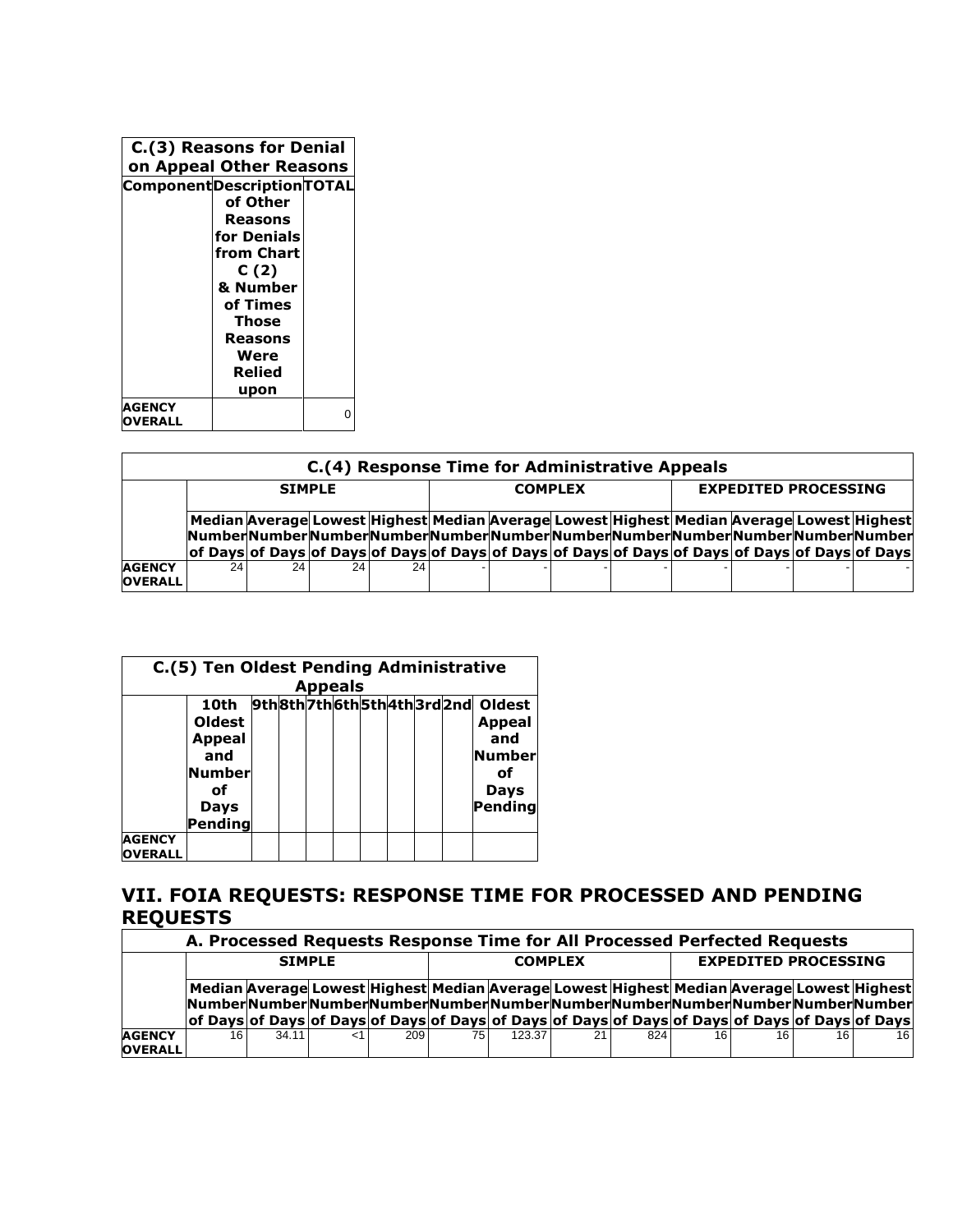|                                 | B. Processed Requests Response Time for Perfected Requests in Which Information Was<br>Granted |    |               |     |    |                |    |     |    |                                                                                                                                                                                                                                                                                         |    |                 |
|---------------------------------|------------------------------------------------------------------------------------------------|----|---------------|-----|----|----------------|----|-----|----|-----------------------------------------------------------------------------------------------------------------------------------------------------------------------------------------------------------------------------------------------------------------------------------------|----|-----------------|
|                                 |                                                                                                |    | <b>SIMPLE</b> |     |    | <b>COMPLEX</b> |    |     |    | <b>EXPEDITED PROCESSING</b>                                                                                                                                                                                                                                                             |    |                 |
|                                 |                                                                                                |    |               |     |    |                |    |     |    | Median Average Lowest Highest Median Average Lowest Highest Median Average Lowest Highest<br>NumberNumberNumberNumberNumberNumberNumberNumberNumberNumberNumberNumberNumber<br> of Days of Days of Days of Days of Days of Days of Days of Days of Days of Days of Days of Days of Days |    |                 |
| <b>AGENCY</b><br><b>OVERALL</b> | 21                                                                                             | 31 | -1            | 151 | 65 | 166.4          | 24 | 824 | 16 | 16                                                                                                                                                                                                                                                                                      | 16 | 16 <sup>1</sup> |

|                                 |                                              | C. Processed Requests Response Time in Day Increments |              |              |              |  |                         |  |  |  |  |  |                                                      |                                                    |
|---------------------------------|----------------------------------------------|-------------------------------------------------------|--------------|--------------|--------------|--|-------------------------|--|--|--|--|--|------------------------------------------------------|----------------------------------------------------|
|                                 | <b>Simple Requests</b>                       |                                                       |              |              |              |  |                         |  |  |  |  |  |                                                      |                                                    |
|                                 |                                              | $< 11 - 20$<br><b>DayDays</b>                         | $21 -$<br>40 | $41 -$<br>60 | $61 -$<br>80 |  |                         |  |  |  |  |  | 100   120   140   160   180   200   300   400   Days | 81- 101- 121- 141- 161- 181- 201- 301- 401 + TOTAL |
|                                 |                                              |                                                       |              |              |              |  |                         |  |  |  |  |  |                                                      |                                                    |
| <b>AGENCY</b><br><b>OVERALL</b> | 8                                            | 33 <sup>1</sup>                                       | 20           |              |              |  |                         |  |  |  |  |  |                                                      | 79                                                 |
|                                 |                                              |                                                       |              |              |              |  | <b>Complex Requests</b> |  |  |  |  |  |                                                      |                                                    |
|                                 |                                              | $< 1$  1-20  21-                                      |              | $41 -$       | $61 -$       |  |                         |  |  |  |  |  |                                                      | 81- 101- 121- 141- 161- 181- 201- 301- 401+ TOTAL  |
|                                 |                                              | DayDays                                               | 40           | 60           | 80           |  |                         |  |  |  |  |  | 100   120   140   160   180   200   300   400   Days |                                                    |
|                                 |                                              |                                                       |              |              |              |  |                         |  |  |  |  |  |                                                      |                                                    |
| <b>AGENCY</b><br><b>OVERALL</b> |                                              |                                                       | 9            |              |              |  |                         |  |  |  |  |  | 3                                                    | 38                                                 |
|                                 | <b>Requests Granted Expedited Processing</b> |                                                       |              |              |              |  |                         |  |  |  |  |  |                                                      |                                                    |
|                                 |                                              | $< 1$  1-20  21-                                      |              | $41 -$       | $61 -$       |  |                         |  |  |  |  |  |                                                      | 81- 101- 121- 141- 161- 181- 201- 301- 401+ TOTAL  |
|                                 |                                              | DayDays                                               | 40           | 60           | 80           |  |                         |  |  |  |  |  | 100   120   140   160   180   200   300   400   Days |                                                    |
|                                 |                                              |                                                       |              |              |              |  |                         |  |  |  |  |  |                                                      |                                                    |
| <b>AGENCY</b><br><b>OVERALL</b> |                                              | 2                                                     |              |              |              |  |                         |  |  |  |  |  |                                                      |                                                    |

|                                 | D. Pending Requests All Pending Perfected Requests                                                                                                |    |    |   |                |                        |                                       |  |                 |  |  |
|---------------------------------|---------------------------------------------------------------------------------------------------------------------------------------------------|----|----|---|----------------|------------------------|---------------------------------------|--|-----------------|--|--|
|                                 | <b>SIMPLE</b>                                                                                                                                     |    |    |   | <b>COMPLEX</b> |                        | <b>EXPEDITED</b><br><b>PROCESSING</b> |  |                 |  |  |
|                                 | Number Median Average Number Median Average Number Median Average<br>PendingNumberNumberPendingNumberNumberPendingNumberNumber<br>of Days of Days |    |    |   |                | <b>of Davs of Davs</b> |                                       |  | of Days of Days |  |  |
| <b>AGENCY</b><br><b>OVERALL</b> | 34                                                                                                                                                | 70 | 95 | 3 | 206            | 235                    |                                       |  |                 |  |  |

|                                 | <b>E. Pending Requests Ten Oldest Pending Perfected Requests</b><br>10th<br><b>Oldest</b><br><b>Request</b><br>and<br><b>Number</b><br>оf<br><b>Days</b><br>Pendinal | 9th | 8th | 7th | 6th | 5th | 4th | 3rd | 2nd | <b>Oldest</b><br><b>Request</b><br>and<br><b>Number</b><br>оf<br><b>Days</b><br><b>Pending</b> |
|---------------------------------|----------------------------------------------------------------------------------------------------------------------------------------------------------------------|-----|-----|-----|-----|-----|-----|-----|-----|------------------------------------------------------------------------------------------------|
| <b>AGENCY</b><br><b>OVERALL</b> | 02/21/201802/20/201802/14/201812/05/201712/05/201712/05/201711/15/201710/12/201708/17/2017<br>154                                                                    | 155 | 158 | 206 | 206 | 206 | 219 | 242 | 280 | 07/27/2017<br>295                                                                              |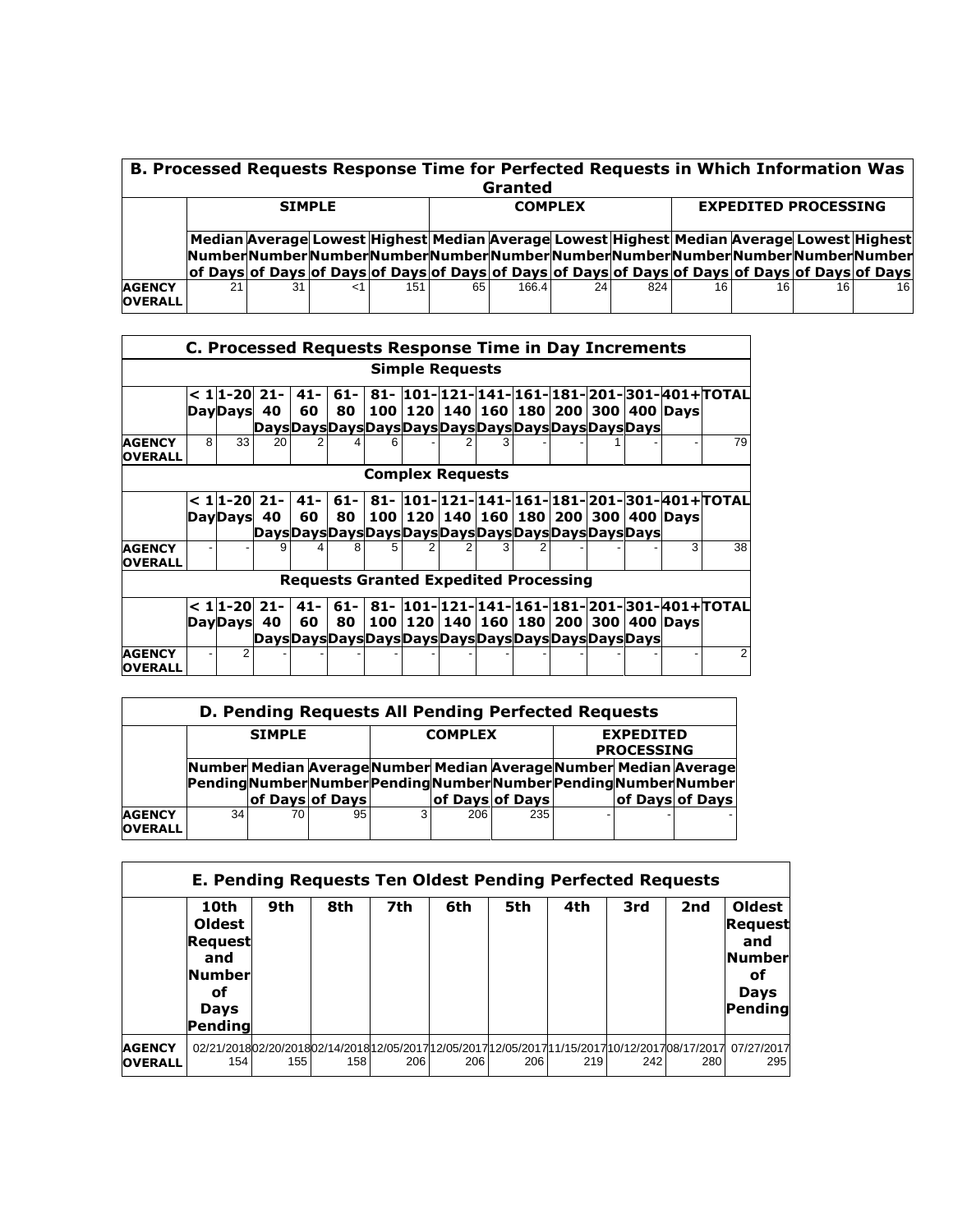#### **VIII. REQUESTS FOR EXPEDITED PROCESSING AND REQUESTS FOR FEE WAIVER**

|                                 | A. Requests for Expedited Processing |   |                                                      |         |                                                                                                                  |  |  |  |  |
|---------------------------------|--------------------------------------|---|------------------------------------------------------|---------|------------------------------------------------------------------------------------------------------------------|--|--|--|--|
|                                 |                                      |   | NumberNumber Median<br>AdjudicateAdjudicate Calendar | Average | <b>Number</b><br>Granted Denied Number of Number of Adjudicated<br>Days to   Days to   Within Ten<br><b>Davs</b> |  |  |  |  |
| <b>AGENCY</b><br><b>OVERALL</b> | ◠                                    | ◠ | 3                                                    | 4.25    |                                                                                                                  |  |  |  |  |

|                                 | <b>B. Requests for Fee Waiver</b> |    |                             |                                                                                  |  |  |  |  |  |
|---------------------------------|-----------------------------------|----|-----------------------------|----------------------------------------------------------------------------------|--|--|--|--|--|
|                                 |                                   |    | NumberNumber Median Average | Granted Denied Number of Number of<br>Days to   Days to<br>Adjudicate Adjudicate |  |  |  |  |  |
| <b>AGENCY</b><br><b>OVERALL</b> | 8                                 | 10 |                             | 5.17                                                                             |  |  |  |  |  |

### **IX. FOIA PERSONNEL AND COSTS**

|                                 |                                                             | <b>PERSONNEL</b>                                                                          | <b>COSTS</b>                                       |                                       |                         |                  |
|---------------------------------|-------------------------------------------------------------|-------------------------------------------------------------------------------------------|----------------------------------------------------|---------------------------------------|-------------------------|------------------|
|                                 | Number ofNumber of Total<br><b>FOIA</b><br><b>Employees</b> | <b>Full-Time Equivalent Number</b><br><b>Full-Time</b><br><b>FOIA</b><br><b>Employees</b> | оf<br>Full-<br>Time<br><b>FOIA</b><br><b>Staff</b> | <b>ProcessingLitigation-</b><br>Costs | <b>Related</b><br>Costs | Total<br>Costs   |
| <b>AGENCY</b><br><b>OVERALL</b> | 1.75                                                        |                                                                                           | 1.75                                               | \$164,347                             |                         | \$0.00 \$164,347 |

#### **X. FEES COLLECTED FOR PROCESSING REQUESTS**

|                                 | Total<br>Amount<br>of Fees<br> Collected | Percentage<br>of Total<br>Costs<br>(Rounded<br>to nearest<br>hundredth<br>decimal) |
|---------------------------------|------------------------------------------|------------------------------------------------------------------------------------|
| <b>AGENCY</b><br><b>OVERALL</b> | \$0.00                                   |                                                                                    |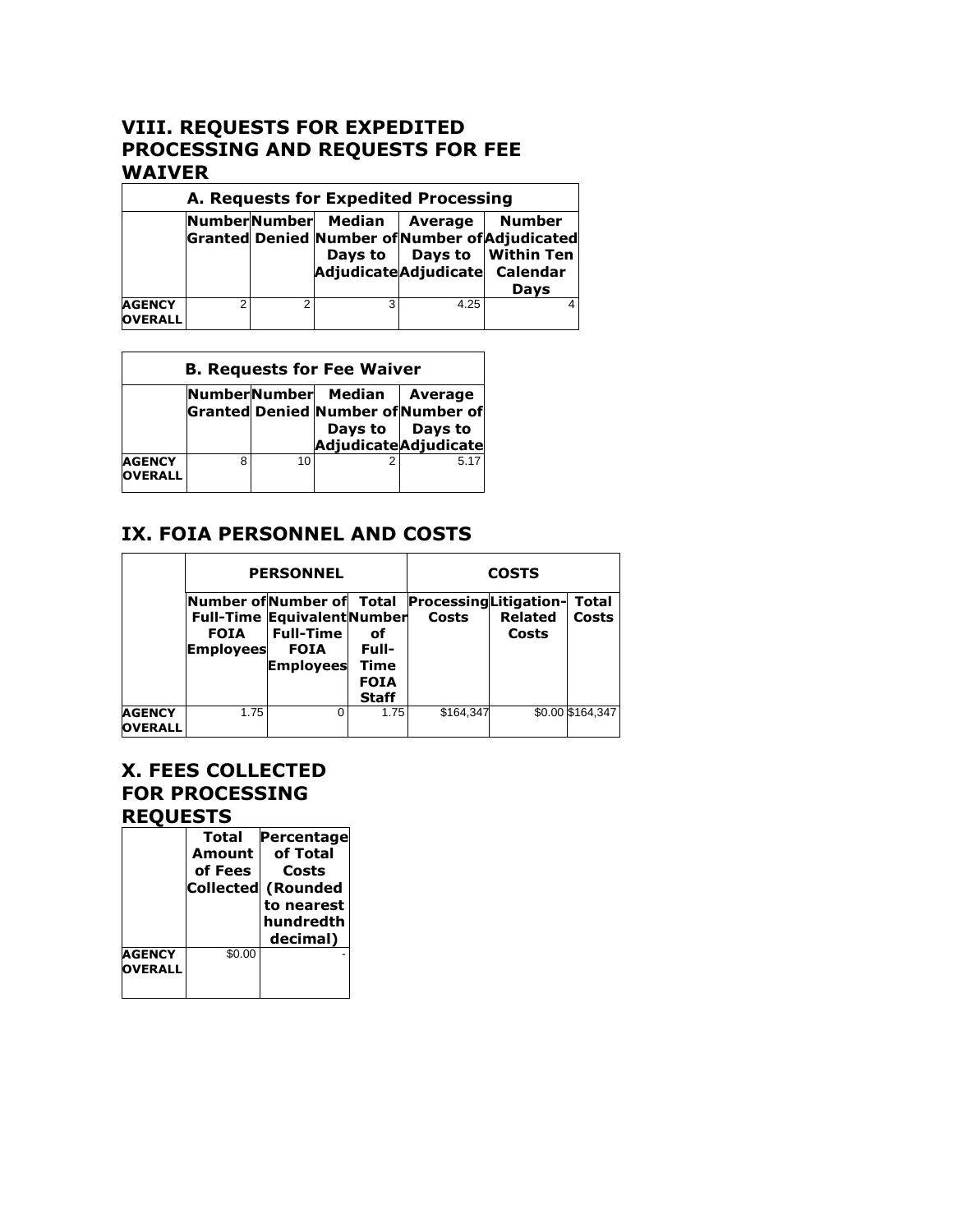### **XI. FOIA Regulations (Including Fee Schedule)**

| Agency / Component    | <b>Number of Times Subsection Used</b> |
|-----------------------|----------------------------------------|
| <b>CFTC</b>           |                                        |
|                       |                                        |
| <b>AGENCY OVERALL</b> |                                        |

#### **XI.A. NUMBER OF TIMES SUBSECTION (C) USED**

#### **XI.B. NUMBER OF SUBSECTION (A)(2) POSTINGS**

| Agency / Component    | <b>Number of Records</b><br>Posted by the FOIA<br><b>Office</b> | <b>Number of Records</b><br><b>Posted by Program</b><br><b>Offices</b> |
|-----------------------|-----------------------------------------------------------------|------------------------------------------------------------------------|
| <b>CFTC</b>           |                                                                 |                                                                        |
|                       |                                                                 |                                                                        |
| <b>AGENCY OVERALL</b> |                                                                 |                                                                        |

#### **XII. BACKLOGS, CONSULTATIONS, AND COMPARISONS**

| A. Backlogs of FOIA |                               |                         |  |  |
|---------------------|-------------------------------|-------------------------|--|--|
|                     | <b>Requests and</b>           |                         |  |  |
|                     | <b>Administrative Appeals</b> |                         |  |  |
|                     |                               | Number of Number of     |  |  |
|                     | <b>Backlogged</b> Backlogged  |                         |  |  |
|                     |                               | Requests Appeals as     |  |  |
|                     |                               | as of $End  $ of End of |  |  |
|                     | Ωf                            | <b>Fiscal Year</b>      |  |  |
|                     | <b>Fiscal Year</b>            |                         |  |  |
| <b>AGENCY</b>       | 33                            |                         |  |  |
| <b>VERALL</b>       |                               |                         |  |  |

|                                 | <b>B. Consultations on FOIA Requests Received, Processed,</b> |                           |                                                         |                    |  |
|---------------------------------|---------------------------------------------------------------|---------------------------|---------------------------------------------------------|--------------------|--|
|                                 |                                                               | and Pending Consultations |                                                         |                    |  |
|                                 | Number of                                                     | Number of                 | <b>Number of</b>                                        | Number of          |  |
|                                 |                                                               |                           | Consultations Consultations Consultations Consultations |                    |  |
|                                 | Received                                                      | Received                  | <b>Received</b>                                         | <b>Received</b>    |  |
|                                 | from Other                                                    | from Other                | from Other                                              | from Other         |  |
|                                 | <b>Agencies</b>                                               | <b>Agencies</b>           | <b>Agencies</b>                                         | <b>Agencies</b>    |  |
|                                 | that Were                                                     | <b>During the</b>         | that Were                                               | that Were          |  |
|                                 | Pending at                                                    | <b>Fiscal Year</b>        | <b>Processed by</b>                                     | Pending at         |  |
|                                 | <b>Your Agency</b>                                            |                           | <b>Your Agency</b>                                      | <b>Your Agency</b> |  |
|                                 | as of                                                         |                           | <b>During</b>                                           | as of              |  |
|                                 | <b>Start of the</b>                                           |                           | the Fiscal                                              | End of the         |  |
|                                 | <b>Fiscal Year</b>                                            |                           | Year                                                    | <b>Fiscal Year</b> |  |
| <b>AGENCY</b><br><b>OVERALL</b> |                                                               | 2                         |                                                         |                    |  |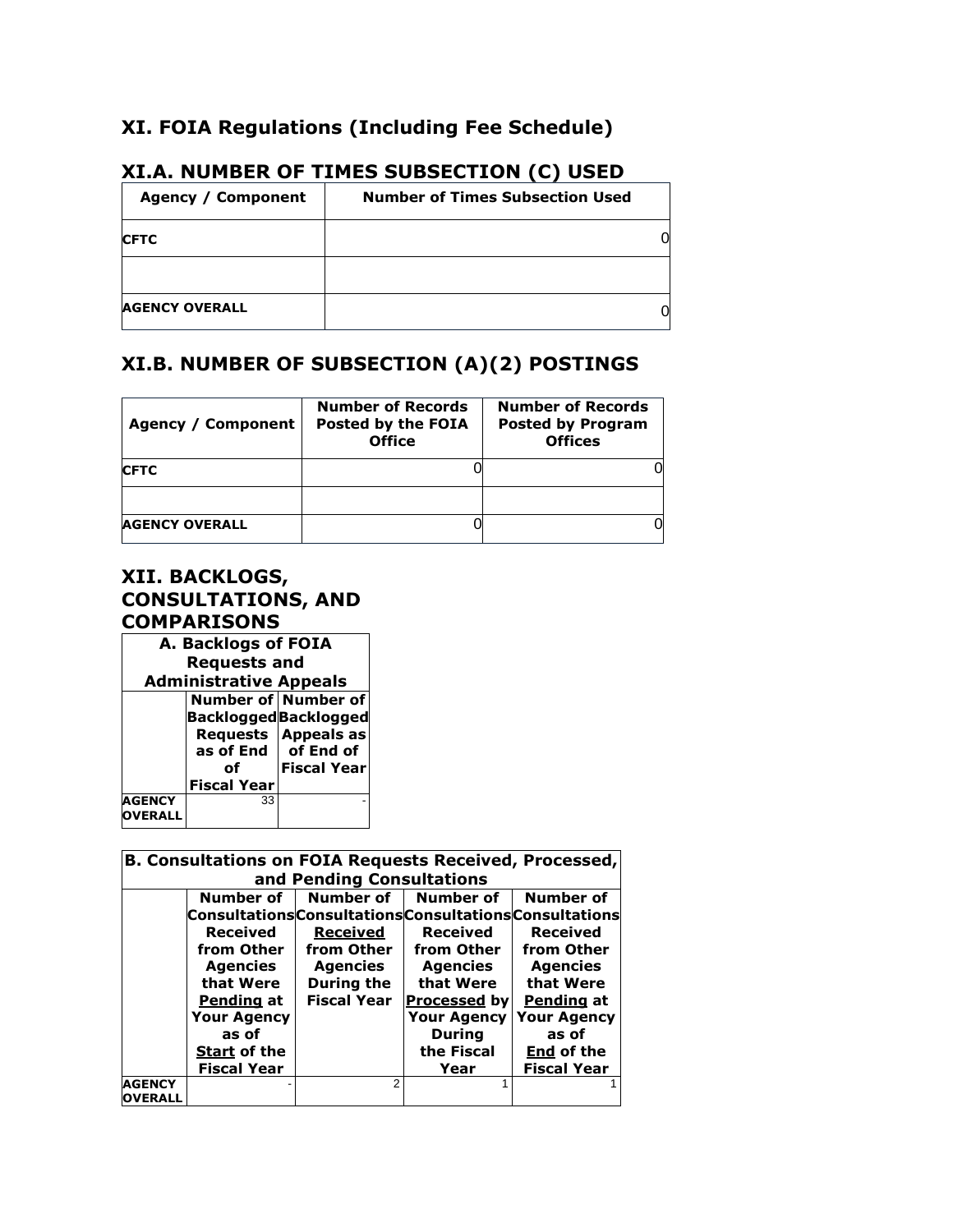|                                 | <b>C. Consultations on FOIA Requests Ten Oldest</b><br><b>Consultations Received from Other Agencies and</b>     | <b>Pending at Your Agency</b> |  |  |  |                                                                                    |
|---------------------------------|------------------------------------------------------------------------------------------------------------------|-------------------------------|--|--|--|------------------------------------------------------------------------------------|
|                                 | 10th Oldest 9th8th7th6th5th4th3rd2nd<br><b>Consultation</b><br>and<br><b>Number of</b><br><b>Days</b><br>Pending |                               |  |  |  | <b>Oldest</b><br><b>Consultation</b><br>and Number<br>Ωf<br><b>Days</b><br>Pending |
| <b>AGENCY</b><br><b>OVERALL</b> |                                                                                                                  |                               |  |  |  | 07/11/2018<br>56                                                                   |

 $\overline{a}$ 

|                | <b>D. Comparison of Numbers of Requests</b><br>from Previous and Current Annual |                  |                                             |                  |  |
|----------------|---------------------------------------------------------------------------------|------------------|---------------------------------------------|------------------|--|
|                |                                                                                 |                  | <b>Report Requests Received, Processed,</b> |                  |  |
|                |                                                                                 | and Backlogged   |                                             |                  |  |
|                |                                                                                 | <b>NUMBER OF</b> |                                             | <b>NUMBER OF</b> |  |
|                |                                                                                 | <b>REQUESTS</b>  |                                             | <b>REQUESTS</b>  |  |
|                |                                                                                 | <b>RECEIVED</b>  | <b>PROCESSED</b>                            |                  |  |
|                |                                                                                 | Number   Number  | Number                                      | <b>Number</b>    |  |
|                |                                                                                 |                  | Received Received Processed Processed       |                  |  |
|                | During                                                                          | During           | During                                      | During           |  |
|                | Fiscal                                                                          | Fiscal           | <b>Fiscal</b>                               | <b>Fiscal</b>    |  |
|                | Year                                                                            | Year             | Year                                        | Year             |  |
|                | from                                                                            | from             | from Last                                   | from             |  |
|                | Last                                                                            | Current          | Year's                                      | Current          |  |
|                | Year's<br>Annual                                                                | Annual           | Annual                                      | Annual           |  |
|                | Report                                                                          | Report           | Report                                      | Report           |  |
| <b>AGENCY</b>  | 186                                                                             | 134              | 176                                         | 121              |  |
| <b>OVERALL</b> |                                                                                 |                  |                                             |                  |  |

|                                 |                                                | Number of Number of |
|---------------------------------|------------------------------------------------|---------------------|
|                                 | <b>BackloggedBacklogged</b><br><b>Requests</b> | <b>Requests</b>     |
|                                 | as of End                                      | as of End           |
|                                 | Ωf                                             | Ωf                  |
|                                 | the Fiscal                                     | the Fiscal          |
|                                 | <b>Year from</b>                               | <b>Year from</b>    |
|                                 | <b>Previous</b>                                | Current             |
|                                 | Annual                                         | Annual              |
|                                 | Report                                         | Report              |
| <b>AGENCY</b><br><b>DVERALL</b> | 15                                             | 33                  |